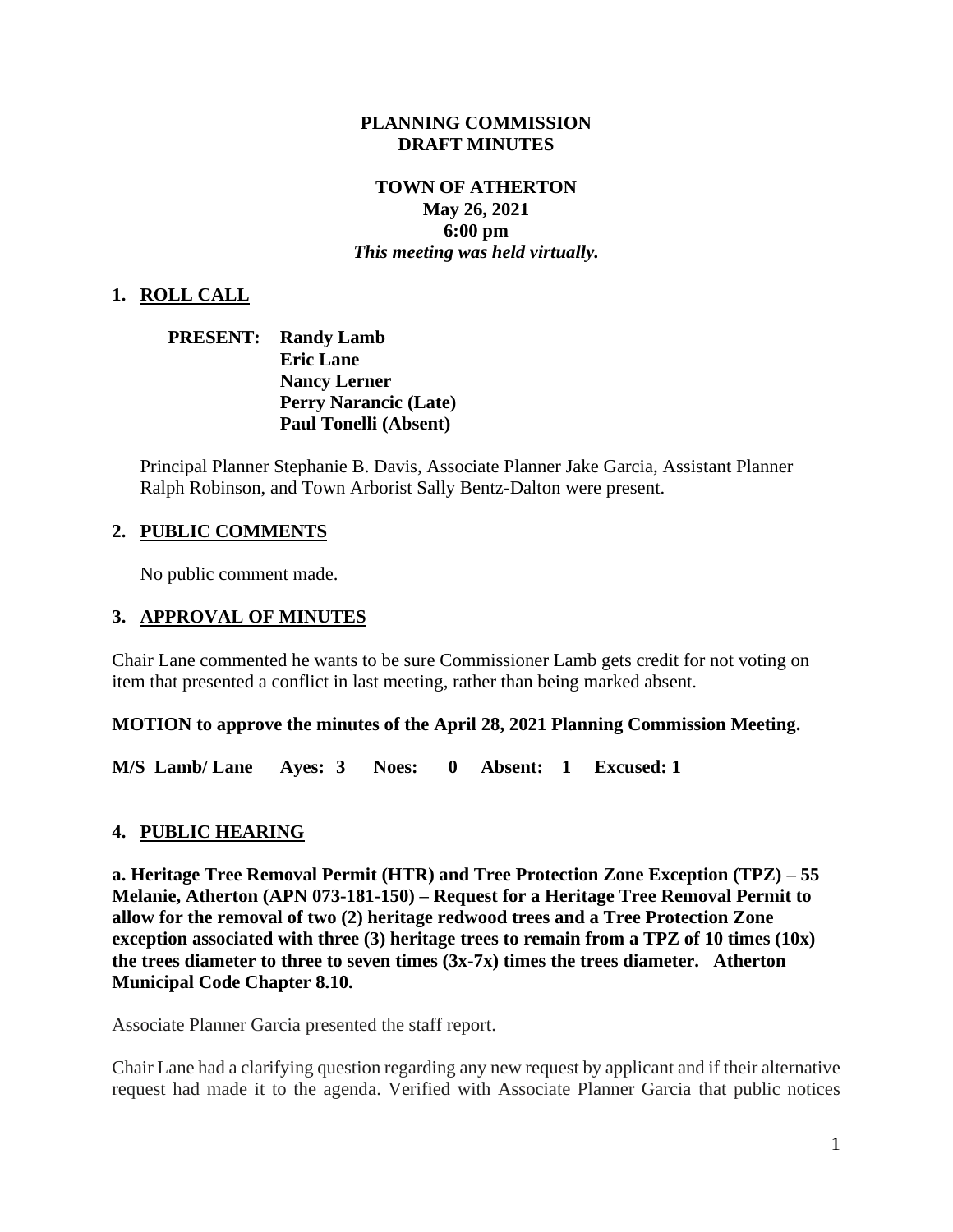regarding their updated request was sent to neighbors. He asked a clarifying question on tree protection zone (TPZ) exceptions and what the greatest discrepancy was between the TPZs requested by applicant and recommended by staff. He noted that trees #848 (5.5x vs 8x) and #850 (6.2x vs 8x) had greatest differences and suggested discussion focus on those trees.

Town Arborist Bentz-Dalton confirmed Chair Lane's finding that the recommended TPZ for trees #848 and #850 had the greatest discrepancy between what staff recommended and what the applicant requested.

Open Public Hearing.

Applicant representative Jess Field spoke to existing site conditions, the site's wooded character, and provided additional historic overview about the property. He discussed redwood trees in question and challenges presented by the need to be compliant with firetruck turn around requirements.

Chair Lane asked a question regarding the square footage of the proposed building within the staff recommended TPZ zones.

Applicant representative Field provided figures and detail on existing encroachment into TPZ zones and noted the new building would reduce encroachment into TPZ by 34 square feet.

Chair Lane read a public comment from Rich Tomlinson that project alternatives were not posted to the website.

Associate Planner Garcia noted the alternatives were posted to the Town's website.

Closed public hearing.

Chair Lane commented that proposal would reduce the built area within the recommended TPZ and said he appreciated the thought put into a decision of whether to keep tree #848 or not. He noted he was comfortable with the request and asked the Town Arborist if a reduced TPZ would have impacts.

Town Arborist Bentz-Dalton stated she followed standards in Code and noted such newer standards were in response to construction impacts on trees.

Chair Lane commented on infeasibility of planting trees near retaining walls and other structures, that an informed planting decision at the time would not have done that. He reiterated the issue of existing encroachment into the TPZ and that percentage of TPZ encroached upon by new construction is minimal, and that these were his reasons for supporting approval of the project.

Commissioner Lamb noted he is fine with the proposal by applicant.

Commissioner Lerner noted she has no questions.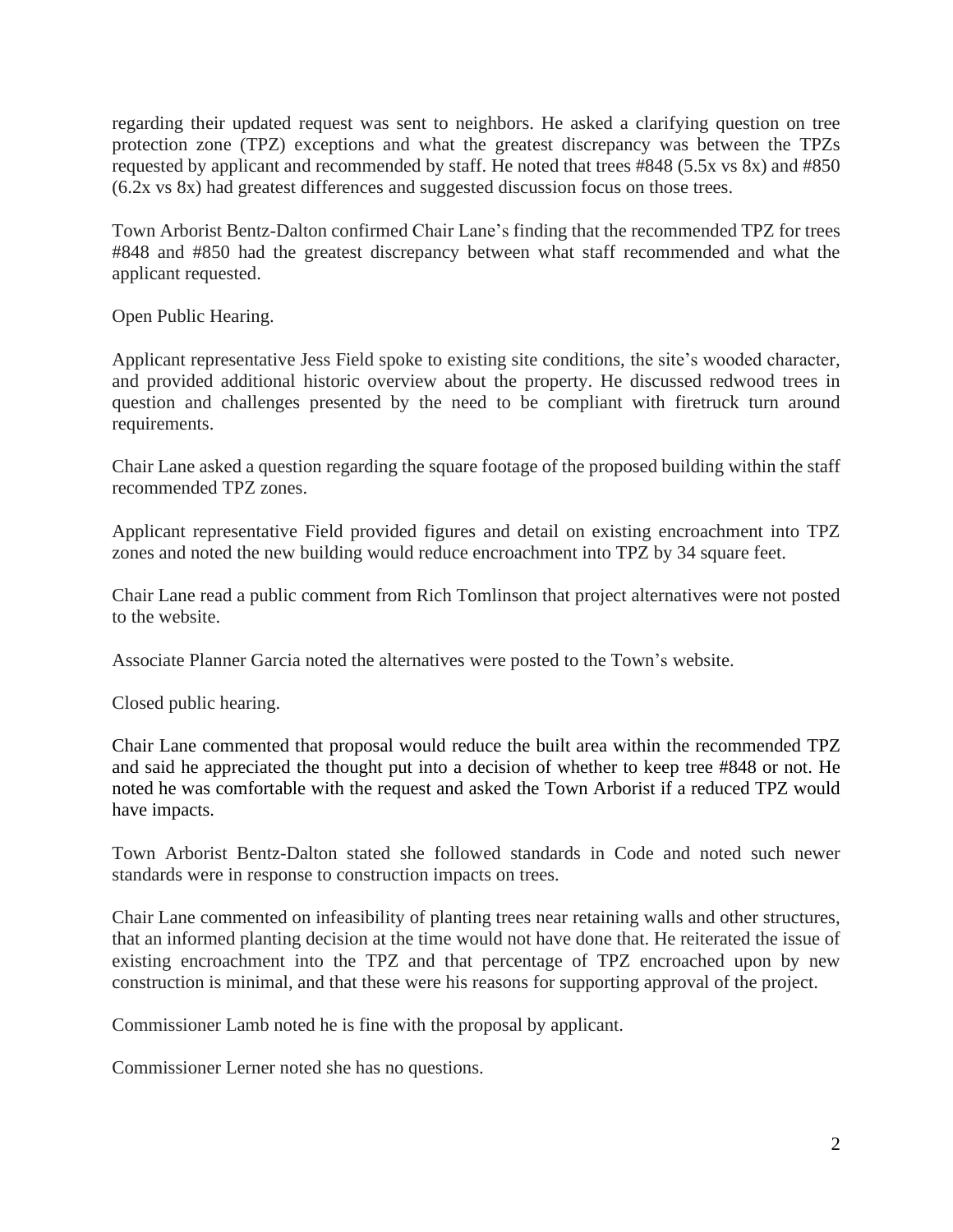Chair Lane noted that a backhoe would not be appropriate to use for this work and that tree protections would be assured while trenches are being dug.

## **MOTION to approve the Heritage Tree Removal Permit (HTR) at 55 Melanie Lane to allow for the removal of two (2) heritage redwood trees.**

**M/S Lane/ Lamb Ayes: 3 Noes: 0 Absent: 1 Excused: 1**

**MOTION to approve a Tree Protection Zone exception** at **55 Melanie associated with three (3) heritage trees to remain from a TPZ of 10 times (10x) the trees diameter to three to seven times (3x-7x) times the trees diameter.**

**M/S Lane/ Lerner Ayes: 3 Noes: 0 Absent: 1 Excused: 1**

**b. Tree Protection Zone Exception (TPZ) – 133 Burns Avenue, Atherton (APN 060-231- 080) – Request for a Tree Protection Zone exception associated with three (3) heritage trees to remain from a TPZ of 10 times (10x) the trees diameter to less than eight times (7.26x-7.56x) the trees diameter. Atherton Municipal Code Chapter 8.10.**

Principal Planner Davis presented the staff report.

Open Public Hearing.

Applicant representative LauraMae Sarusi from Pacific Peninsula spoke to communication with Town Arborist and the minimal encroachment on existing trees from the project.

Closed public hearing.

**MOTION to approve the Tree Protection Zone Exception for 133 Burns Avenue associated with three (3) heritage trees to remain from a TPZ of 10 times (10x) the trees diameter to less than eight times (7.26x-7.56x) the trees diameter.** 

**M/S Lane / Lamb Ayes: 3 Noes: 0 Absent: 1 Excused: 1**

**c. Tree Protection Zone Exception (TPZ) – 70 Amador Avenue, Atherton (APN 059-291- 100) – Request for a Tree Protection Zone exception associated with one (1) heritage tree to remain from a TPZ of 10 times (10x) the trees diameter to six (6x) times the trees diameter. Atherton Municipal Code Chapter 8.10.**

Principal Planner Davis presented the staff report.

Open Public Hearing.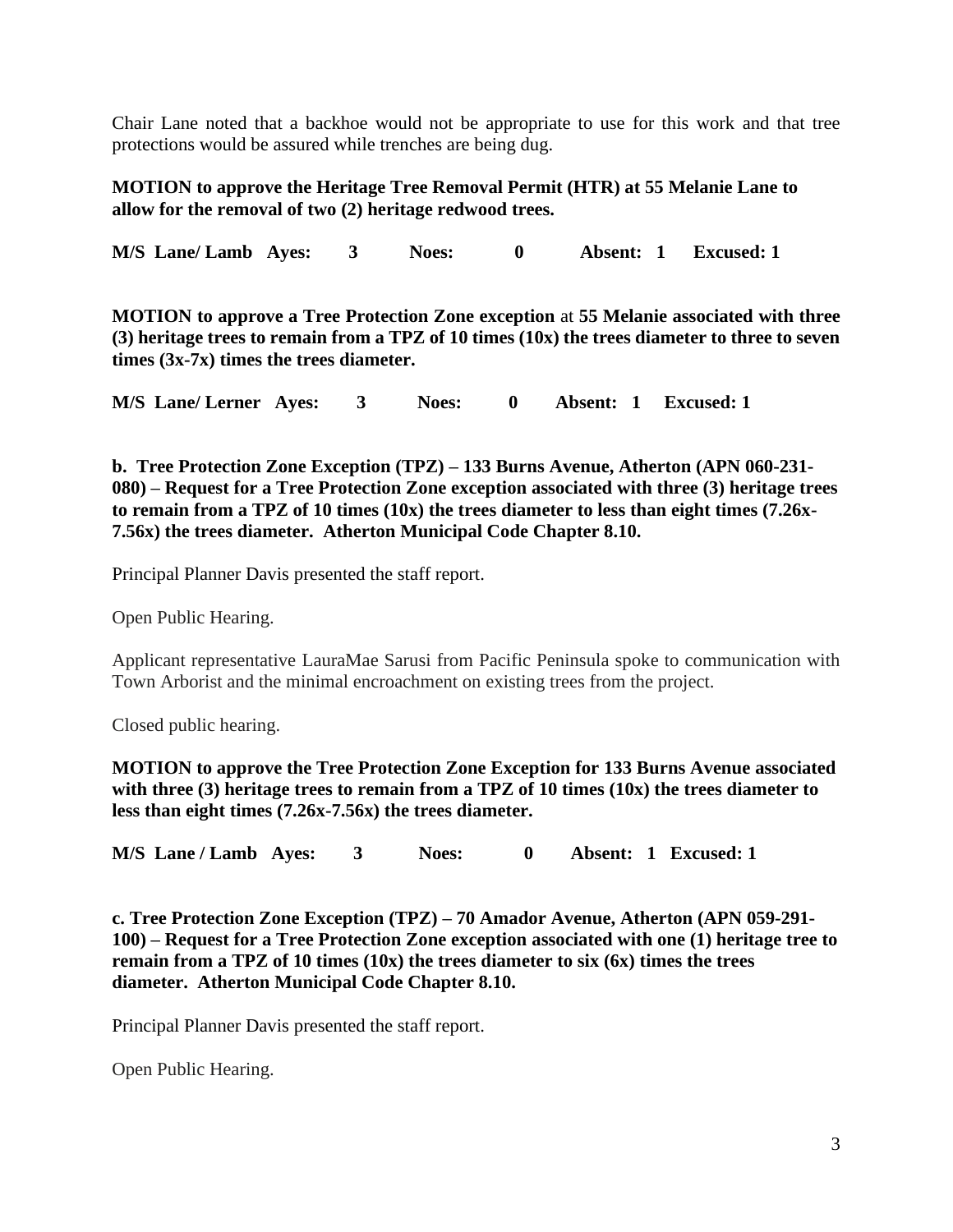Project representative Sean Lopes spoke to diameter of the tree touching 30% of the buildable area and said his team worked with Town staff to find an alternative that worked.

Closed public hearing.

No comments or questions from commission.

**Approved a Tree Protection Zone Exception (TPZ) at 70 Amador Avenue associated with one (1) heritage tree to remain from a TPZ of 10 times (10x) the trees diameter to six (6x) times the trees diameter.**

**M/S Lamb/ Lerner Ayes: 3 Noes: 0 Absent: 1 Excused: 1**

**d. School Master Plan – 150 Valparaiso, Atherton/Sacred Heart Schools (APN 070-390- 010) – Request for review of the 2021 Annual Master Plan Update. Atherton Municipal Code Section 17.32.050.**

Principal Planner Davis presented the staff report.

No questions from the Commission regarding the application.

Open Public Hearing.

Project applicant Michael Dwyer had a point of order question regarding whether they could achieve quorum, as one of the Commissioners must recuse himself from the vote.

Chair Lane commented that they are unable to have a quorum.

Project applicant Michael Dwyer expressed concern with timeline of having to wait longer for approval.

Closed public hearing.

Time was allotted to allow Commissioner Narancic to join meeting.

**MOTION to adjust agenda to move to item 5 first and come back to items 4d and 4e.**

**M/S Lane/ Lerner Ayes: 3 Noes: 0 Absent: 1 Excused: 1**

### **5. NEW BUSINESS**

**a. General Plan consistency determination for the Capital Improvement Program (CIP) consistency with the General Plan.**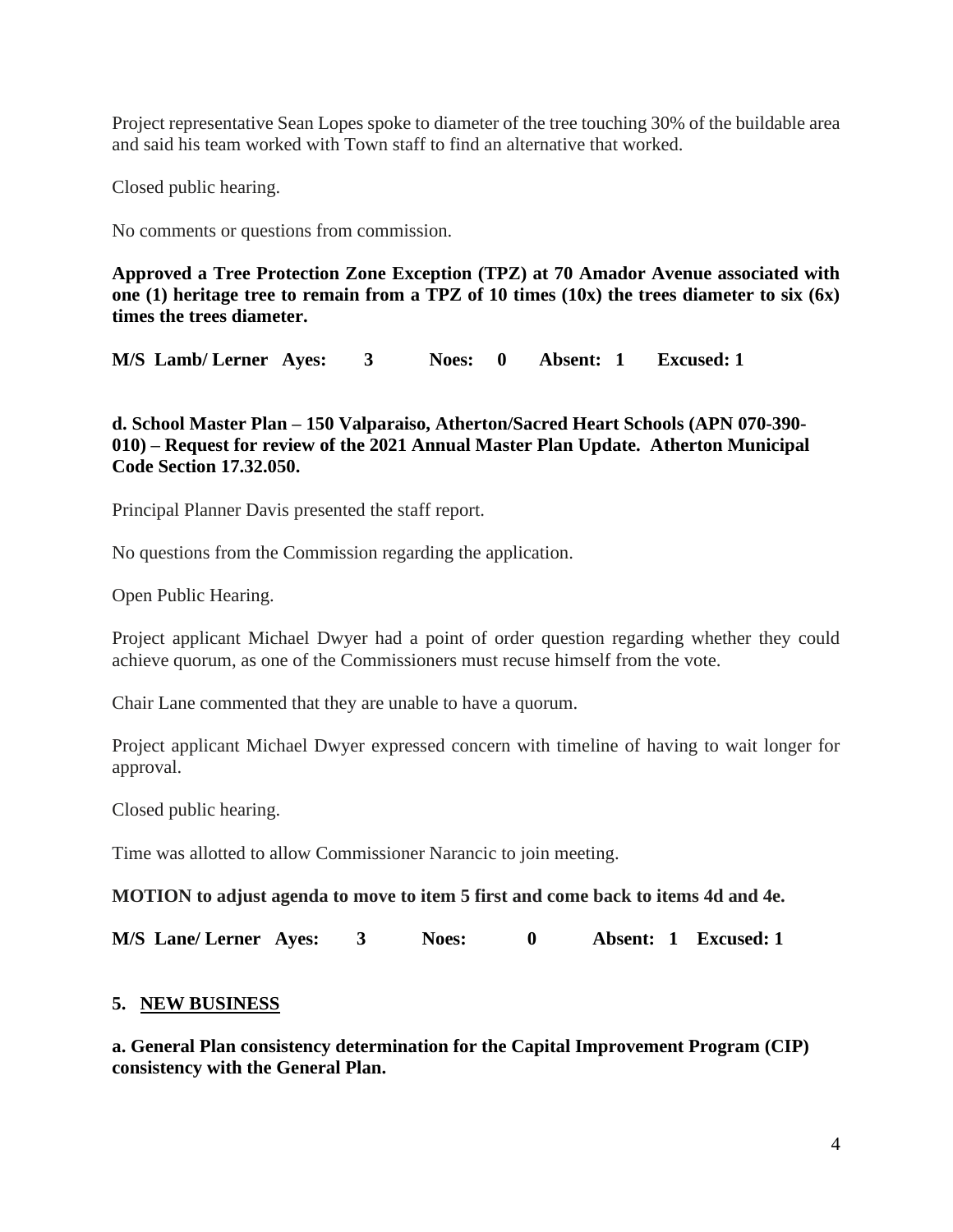Principal Planner Davis presented the staff report.

Open public hearing.

No comments.

Closed public hearing.

**MOTION to accept the General Plan consistency determination for the Capital Improvement Program (CIP) for 2021-22 based on the conditions outlined in the staff report.**

**M/S Lane/ Lerner Ayes: 3 Noes: 0 Absent: 1 Excused: 1**

## **6. STAFF REPORTS**

Principal Planner Davis introduced Assistant Planner Robinson.

Assistant Planner Robinson introduced himself further to the commission.

# **4. PUBLIC HEARING**

Commissioner Narancic joined the meeting at 7:38 p.m.

Chair Lane returned the meeting to item 4.

**d. School Master Plan – 150 Valparaiso, Atherton/Sacred Heart Schools (APN 070-390- 010) – Request for review of the 2021 Annual Master Plan Update. Atherton Municipal Code Section 17.32.050.**

Principal Planner Davis overviewed the staff report.

Open Public Hearing.

Project applicant Michael Dwyer thanked the Commission for approval of temporary field lights and support from the Commission and planning department over the years. He presented an overview of the adjustments the school has made this year to serve students through the pandemic and their success with having no community spread of the Covid-19 virus. He discussed the need for additional space for kindergarteners to comply with requirements for social distancing that will be in place in the fall and discussed future enrollment figures and outlook for the school.

Closed public hearing.

No comments from the Commission on the item.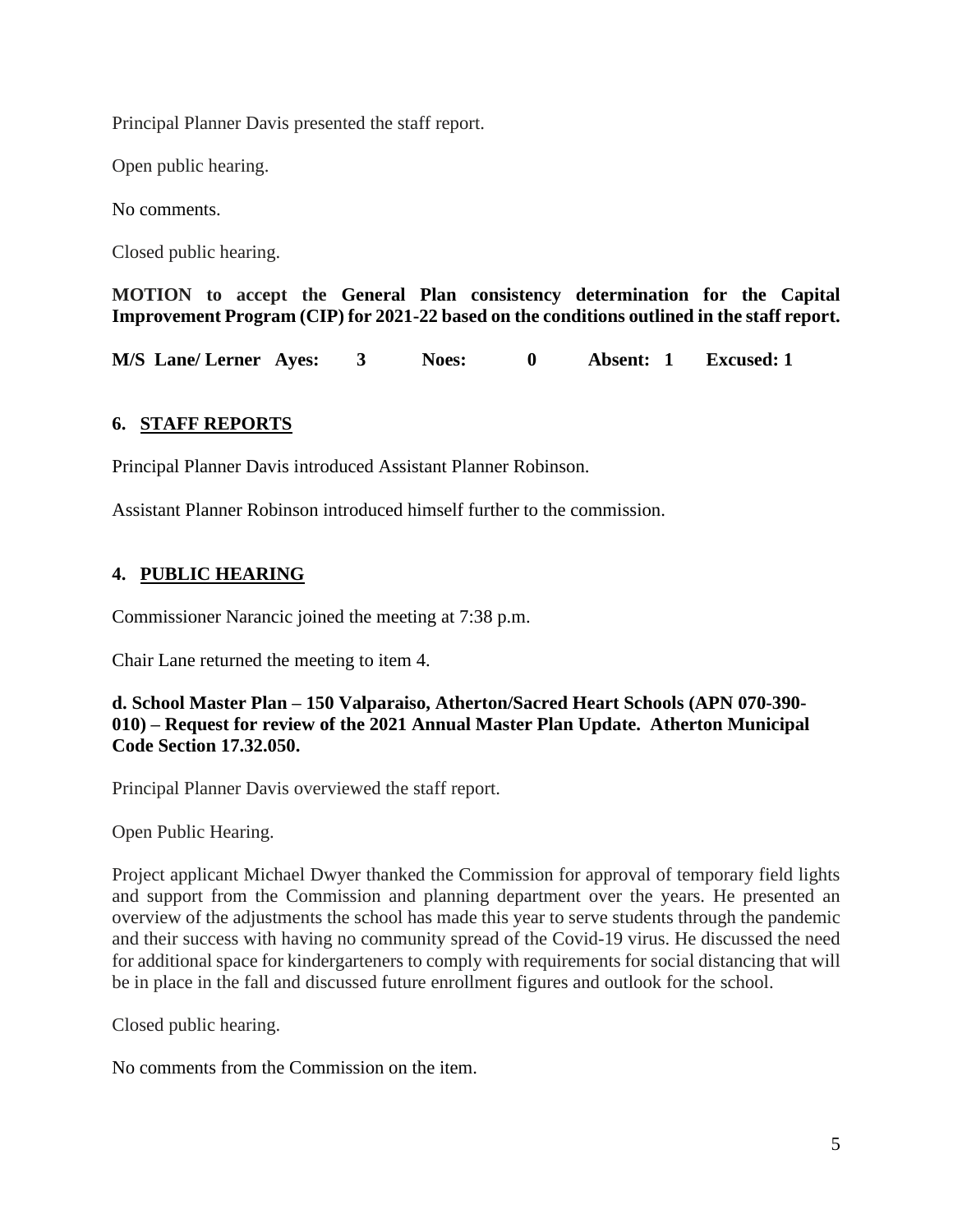Accepted the report on the 2021 School Master Plan at 150 Valparaiso (Sacred Heart Schools).

## **MOTION to accept the report on the 2021 Annual Master Plan Update for 150 Valparaiso (Sacred Heart Schools).**

**M/S Lane/ Lerner Ayes: 3 Noes: 0 Abstain: 1 Excused: 1**

**e. Conditional Use Permit (CUP) – 150 Valparaiso, Atherton/Sacred Heart Schools (APN 070-390-010) – Request for a Conditional Use Permit associated with the construction of one, new 4,000 square foot modular classroom building. Atherton Municipal Code Chapters 17.12 and 17.36.**

Principal Planner Davis presented the staff report.

Open Public Hearing.

Project applicant Michael Dwyer introduced project architect Afsha Ali and made an appeal to the commission in favor of the project. He spoke to the need to quickly move on the project due to class size restrictions and discussed advantages of prefabricated building in reducing costs and lowering construction impacts for the community.

Project architect Afsha Ali provided additional detail on the proposed building.

Chair Lane asked about impacts of construction traffic on Valparaiso.

Project applicant Dwyer mentioned there would be fewer traffic impacts from the use of a prefabricated building.

Project builder Matt Larson provided detail on traffic impacts and traffic mitigation plan.

Chair Lane asked applicant to think through effect on traffic lights, issue of blind turn on Emilie, and possibility of locating a flag person at trouble spots.

Project applicant Dwyer noted additional considerations were made with other construction nearby.

Chair Lane asked applicant to come up with additional plans for turn on Valparaiso. Commented on design of building.

Project applicant Dwyer noted paint will match other buildings on campus.

Closed public hearing.

Chair Lane commented he is more comfortable with the plan after hearing more details about pathways within campus for students to use.